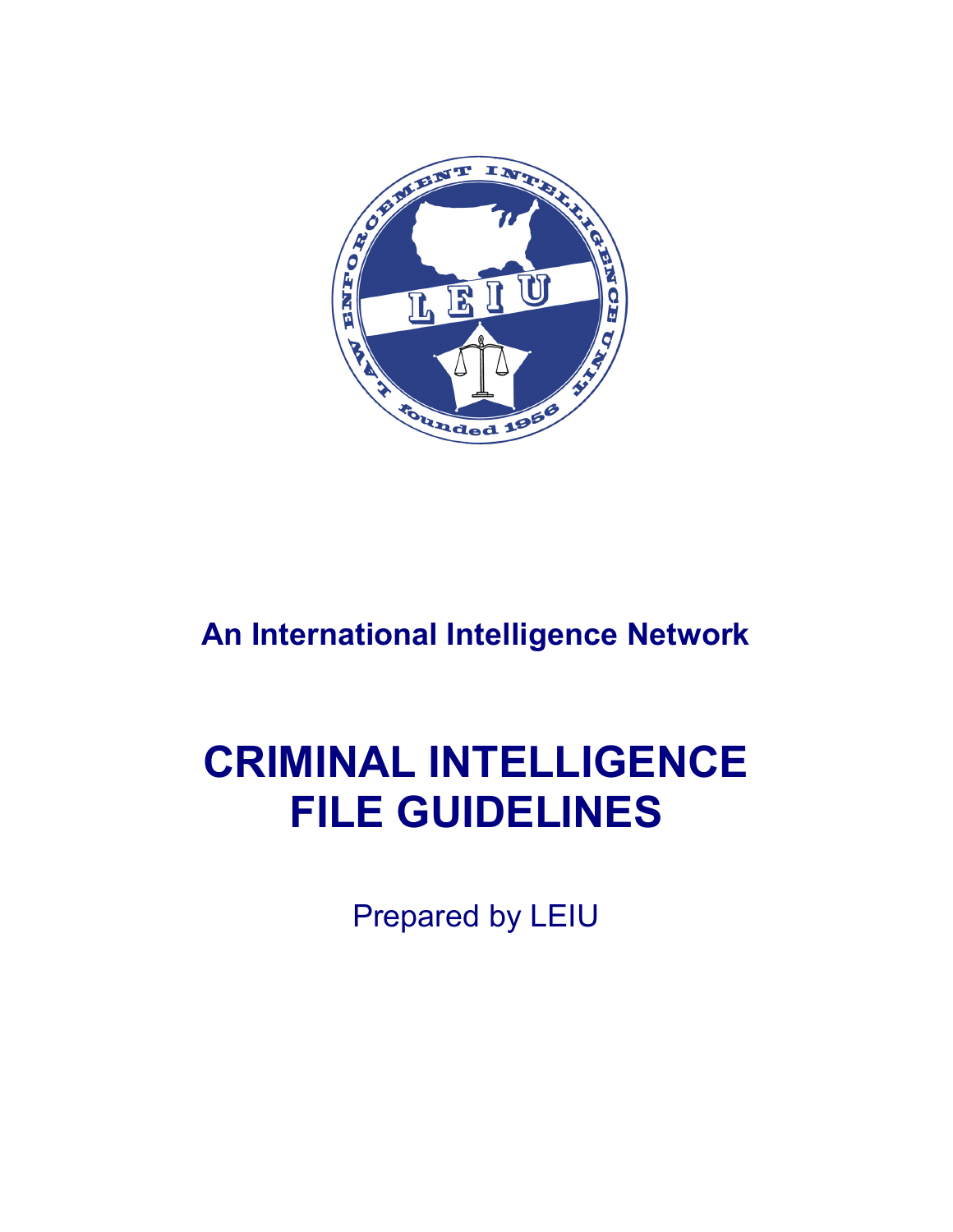

Revised March 2002 **LAW ENFORCEMENT** 

**INTELLIGENCE UNIT**

# **FOREWORD**

These guidelines are provided to member agencies as an ongoing effort by your Executive Board to promote professionalism, provide protection for citizens' privacy, and yet enable law enforcement agencies to collect information in their pursuit of organized crime entities. It has long been established that agencies engaged in the collection, storage, analysis, and dissemination of criminal intelligence information must operate under specified guidelines to ensure abuses to this process do not occur. Along with operational guidelines, it is essential that member agencies adopt file procedures as a check and balance against inappropriate activities.

Each member agency is encouraged to have a written policy regarding its file procedures. A member may wish to adopt these guidelines or modify them to meet its particular state or local policies, laws, or ordinances. Member agencies with existing written file policies are commended and are encouraged to examine this document for any ideas that may augment their guidelines.

L.E.I.U. and its member agencies are in the forefront in promoting the value of the criminal intelligence function as a tool on combating organized crime and terrorism. Please do not hesitate to contact members of your Executive Board if you have questions, wish to discuss new ideas, or have suggestions for training.

Pl. W. Wright

Sincerely,

Richard Wright General Chairman Law Enforcement Intelligence Unit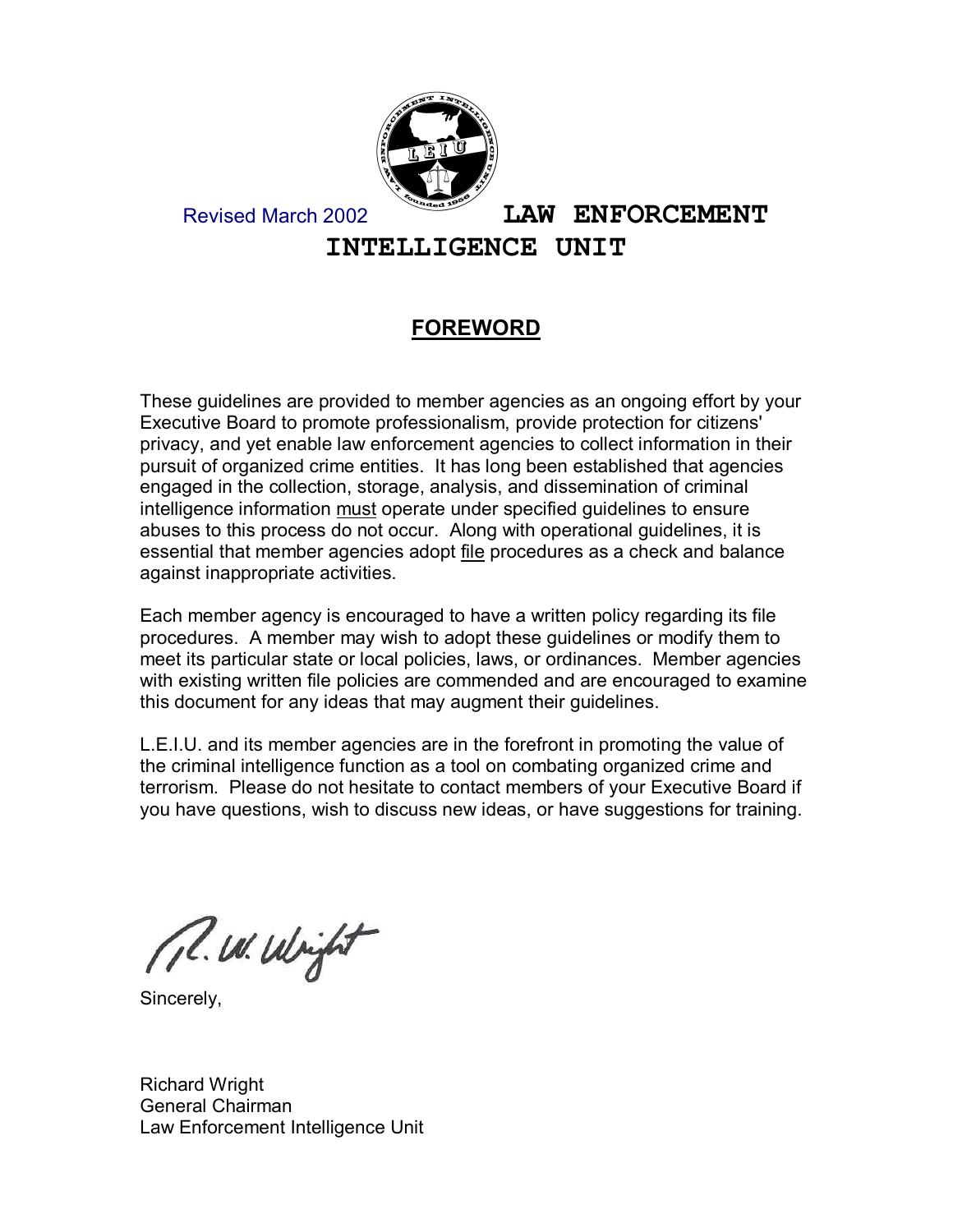# **CRIMINAL INTELLIGENCE FILE GUIDELINES**

# **I. CRIMINAL INTELLIGENCE FILE GUIDELINES**

These guidelines were established to provide the law enforcement agency with an information base that meets the needs of the agency in carrying out its efforts to protect the public and suppress criminal operations. These standards are designed to bring about an equitable balance between the civil rights and liberties of citizens and the needs of law enforcement to collect and disseminate criminal intelligence on the conduct of persons and groups who may be engaged in systematic criminal activity.

# **II. CRIMINAL INTELLIGENCE FILE DEFINED**

A criminal intelligence file consists of stored information on the activities and associations of:

- A. Individuals who:
	- 1. Are suspected of being involved in the actual or attempted planning, organizing, financing, or commission of criminal acts; or
	- 2. Are suspected of being involved in criminal activities with known or suspected crime figures.
- B. Organizations, businesses, and groups that:
	- 1. Are suspected of being involved in the actual or attempted planning, organizing, financing, or commission of criminal acts; or
	- 2. Are suspected of being operated, controlled, financed, or infiltrated by known or suspected crime figures for use in an illegal manner.

# **III. FILE CONTENT**

Only information with a criminal predicate and which meets the agency's criteria for file input should be stored in the criminal intelligence file. Specifically excluded material includes:

- A. Information on an individual or group merely on the basis that such individual or group supports unpopular causes.
- B. Information on an individual or group merely on the basis of ethnic background.
- C. Information on any individual or group merely on the basis of religious or political affiliations.
- D. Information on an individual or group merely on the basis of non-criminal personal habits.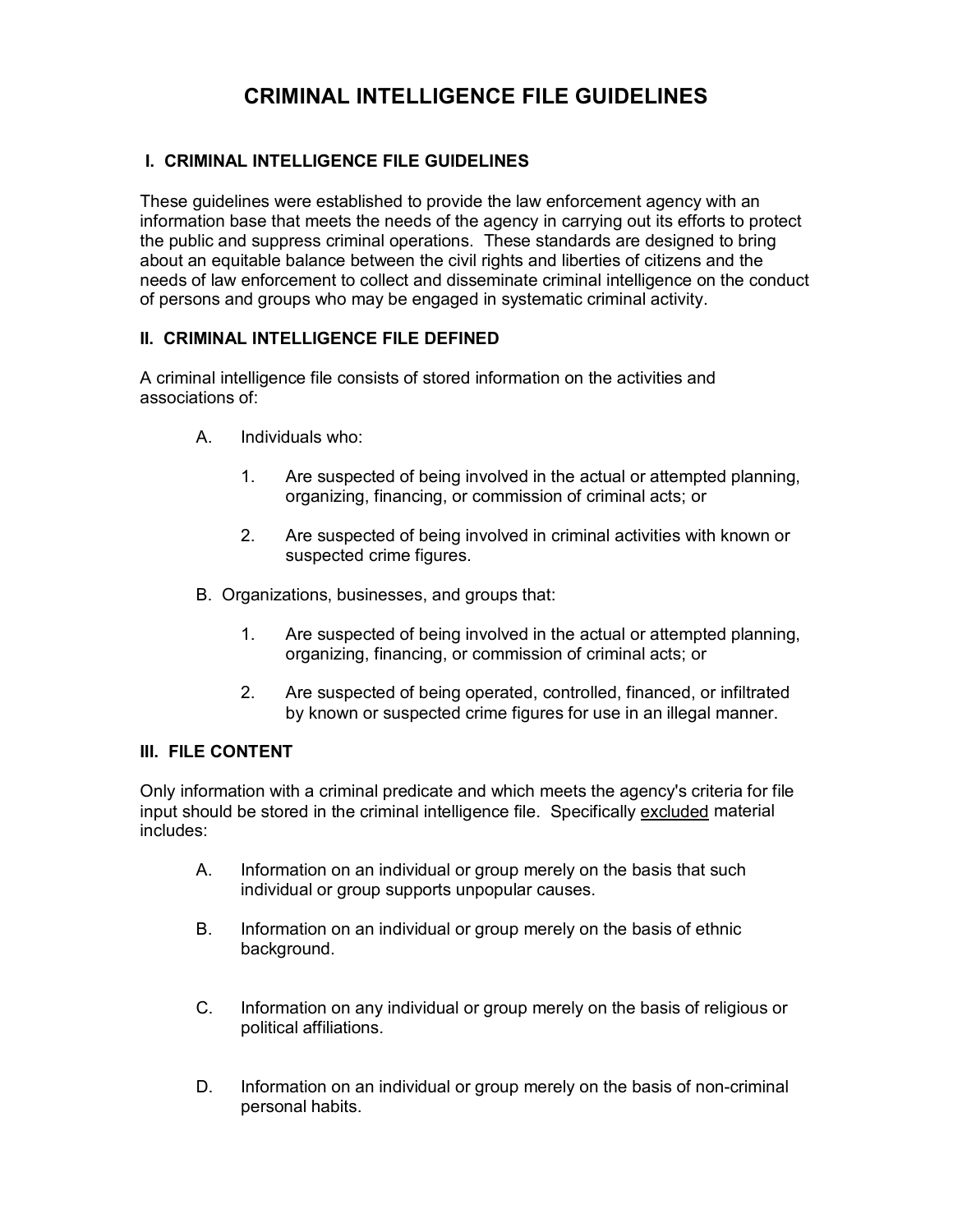- E. Criminal Offender Record Information (CORI), should be excluded from an intelligence file. This is because CORI may be subject to specific audit and dissemination restrictions which are designed to protect an individual's right to privacy and to ensure accuracy.
- F. Also excluded are associations with individuals that are not of a criminal nature.

State law or local regulations may dictate whether or not public record and intelligence information should be kept in separate files or commingled. Some agencies believe that separating their files will prevent the release of intelligence information in the event a subpoena is issued. This belief is unfounded, as all information requested in the subpoena (both public and intelligence) must be turned over to the court. The judge then makes the determination on what information will be released.

The decision to commingle or separate public and intelligence documents is strictly a management decision. In determining this policy, administrators should consider the following:

- A. Records relating to the conduct of the public's business that are prepared by a state or local agency, regardless of physical form or characteristics, may be considered public and the public has access to these records.
- B. Specific types of records (including intelligence information) may be exempt from public disclosure.
- C. Regardless of whether public record information is separated from or commingled with intelligence data, the public may have access to public records.
- D. The separation of public information from criminal intelligence information may better protect the confidentiality of the criminal file. If a request is made for public records, an agency can release the public file and leave the intelligence file intact (thus less apt to accidentally disclose intelligence information).
- E. Separating of files is the best theoretical approach to maintaining files; however, it is not easy to do. Most intelligence reports either reference public record information or else contain a combination of intelligence and public record data. Thus, it is difficult to isolate them from each other. Maintaining separate public and intelligence files also increases the amount of effort required to index, store, and retrieve information.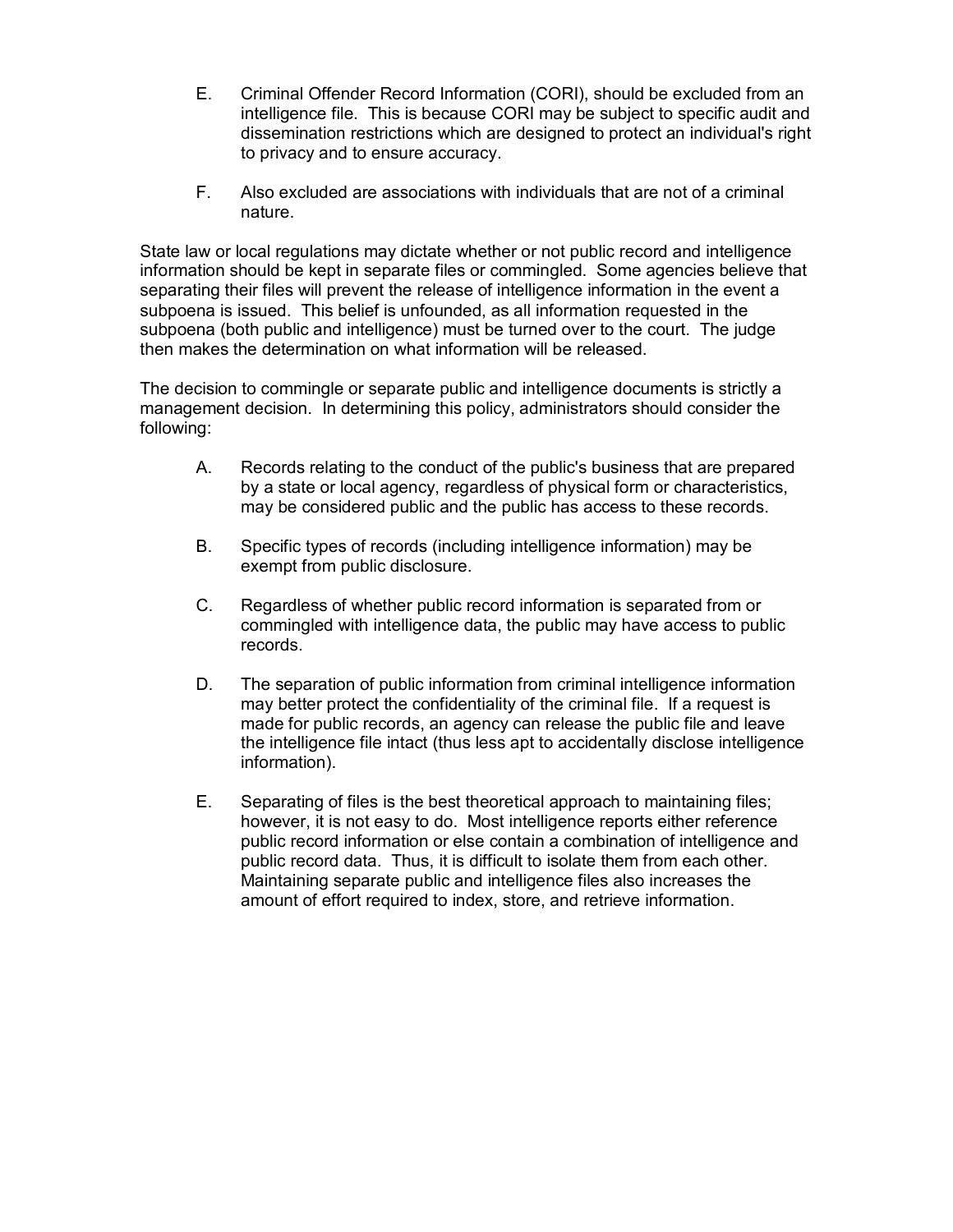# **IV. FILE CRITERIA**

All information retained in the criminal intelligence file should meet file criteria prescribed by the agency. These criteria should outline the agency's crime categories and provide specifics for determining whether subjects involved in these crimes are suitable for file inclusion.

File input criteria will vary among agencies because of differences in size, functions, resources, geographical location, crime problems, etc. The categories listed in the suggested model below are not exhaustive.

# **A. Permanent Status**

- 1. Information that relates an individual, organization, business, or group is suspected of being involved in the actual or attempted planning, organizing, financing, or committing of one or more of the following criminal acts:
	- Narcotic trafficking/manufacturing
	- Unlawful gambling
	- Loansharking
	- Extortion
	- Vice and pornography
	- Infiltration of legitimate business for illegitimate purposes
	- Stolen securities
	- Bribery
	- Major crime including homicide, sexual assault, burglary, auto theft, kidnapping, destruction of property, robbery, fraud, fencing stolen property, and arson
	- Manufacture, use, or possession of explosive devices for purposes
	- of fraud, intimidation, or political motivation
	- Threats to public officials and private citizens.
- 2. In addition to falling within the confines of one or more of the above criminal activities, the subject/entity to be given permanent status must be identifiable--distinguished by a name and unique identifying characteristics (e.g., date of birth, criminal identification number, driver's license number, address). Identification at the time of file input is necessary to distinguish the subject/entity from existing file entries and those that may be entered at a later time. NOTE: The exception to this rule involves modus operandi (MO) files. MO files describe a unique method of operation for a specific type of crime (homicide, fraud) and may not be immediately linked to an identifiable suspect. MO files may be retained indefinitely while additional identifiers are sought.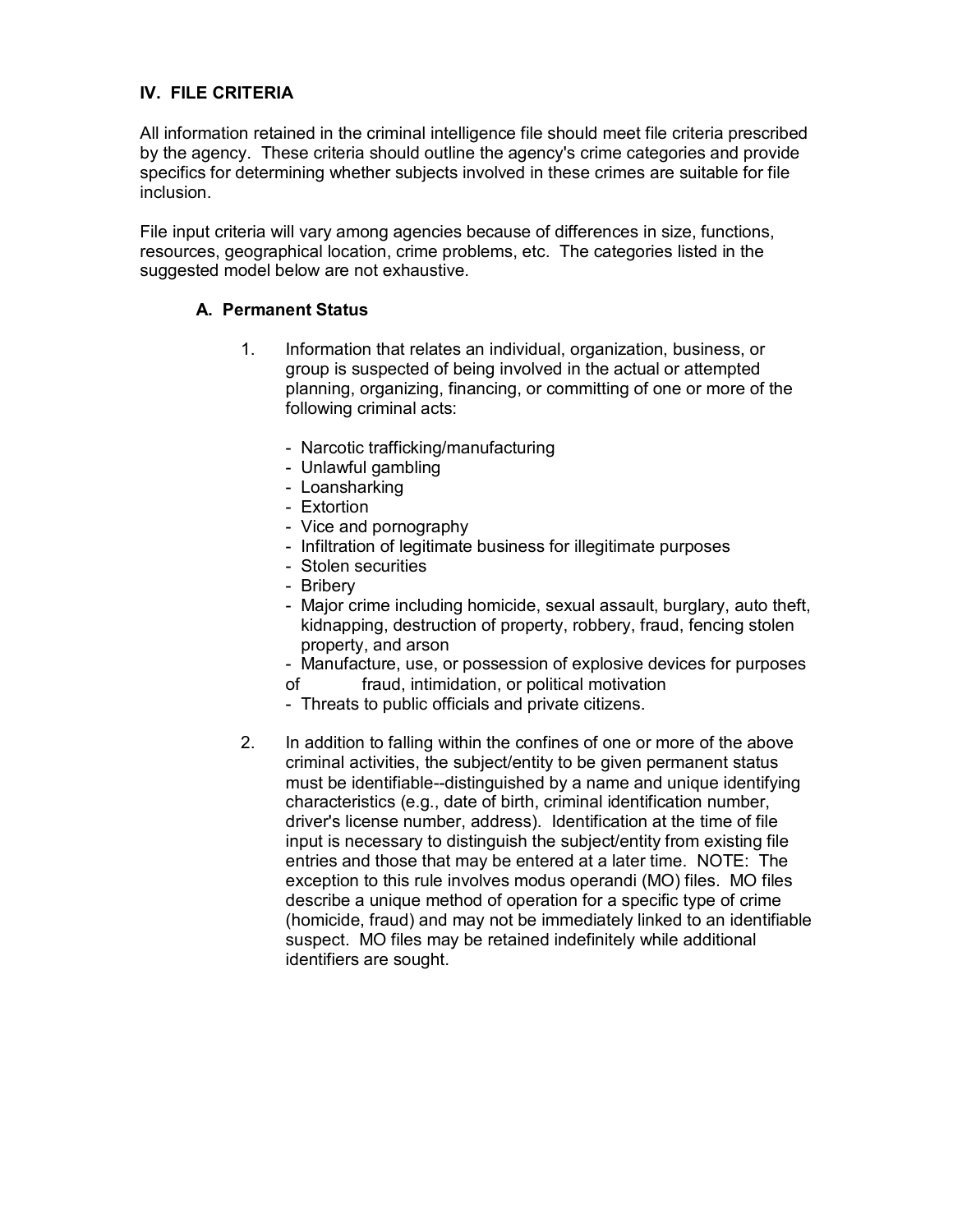# **B. Temporary Status:**

Information that does not meet the criteria for permanent storage but may be pertinent to an investigation involving one of the categories previously listed should be given "temporary" status. It is recommended the retention of temporary information not exceed one year unless a compelling reason exists to extend this time period. (An example of a compelling reason is if several pieces of information indicate that a crime has been committed, but more than a year is needed to identify a suspect.) During this period, efforts should be made to identify the subject/entity or validate the information so that its final status may be determined. If the information is still classified temporary at the end of the oneyear period, and a compelling reason for its retention is not evident, the information should be purged. An individual, organization, business, or group may be given temporary status in the following cases:

- 1. **Subject/entity is unidentifiable** subject/entity (although suspected of being engaged in criminal activities) has no known physical descriptors, identification numbers, or distinguishing characteristics available.
- 2. **Involvement is questionable** involvement in criminal activities is suspected by a subject/entity which has either:
	- **Possible criminal associations** individual, organization, business, or group (not currently reported to be criminally active) associates with a known criminal and appears to be jointly involved in illegal activities.
	- **Criminal history** individual, organization, business, or group (not currently reported to be criminally active) that has a history of criminal conduct, and the circumstances currently being reported (i.e., new position or ownership in a business) indicates they may again become criminally active.
- 3. **Reliability/validity unknown** the reliability of the information sources and/or the validity of the information cannot be determined at the time of receipt; however, the information appears to be significant and merits temporary storage while verification attempts are made.

# **V. INFORMATION EVALUATION**

Information to be retained in the criminal intelligence file should be evaluated and designated for reliability and content validity prior to filing.

The bulk of the data an intelligence unit receives consists of unverified allegations or information. Evaluating the information's source and content indicates to future users the information's worth and usefulness. Circulating information which may not have been evaluated, where the source reliability is poor or the content validity is doubtful, is detrimental to the agency's operations and contrary to the individual's right to privacy.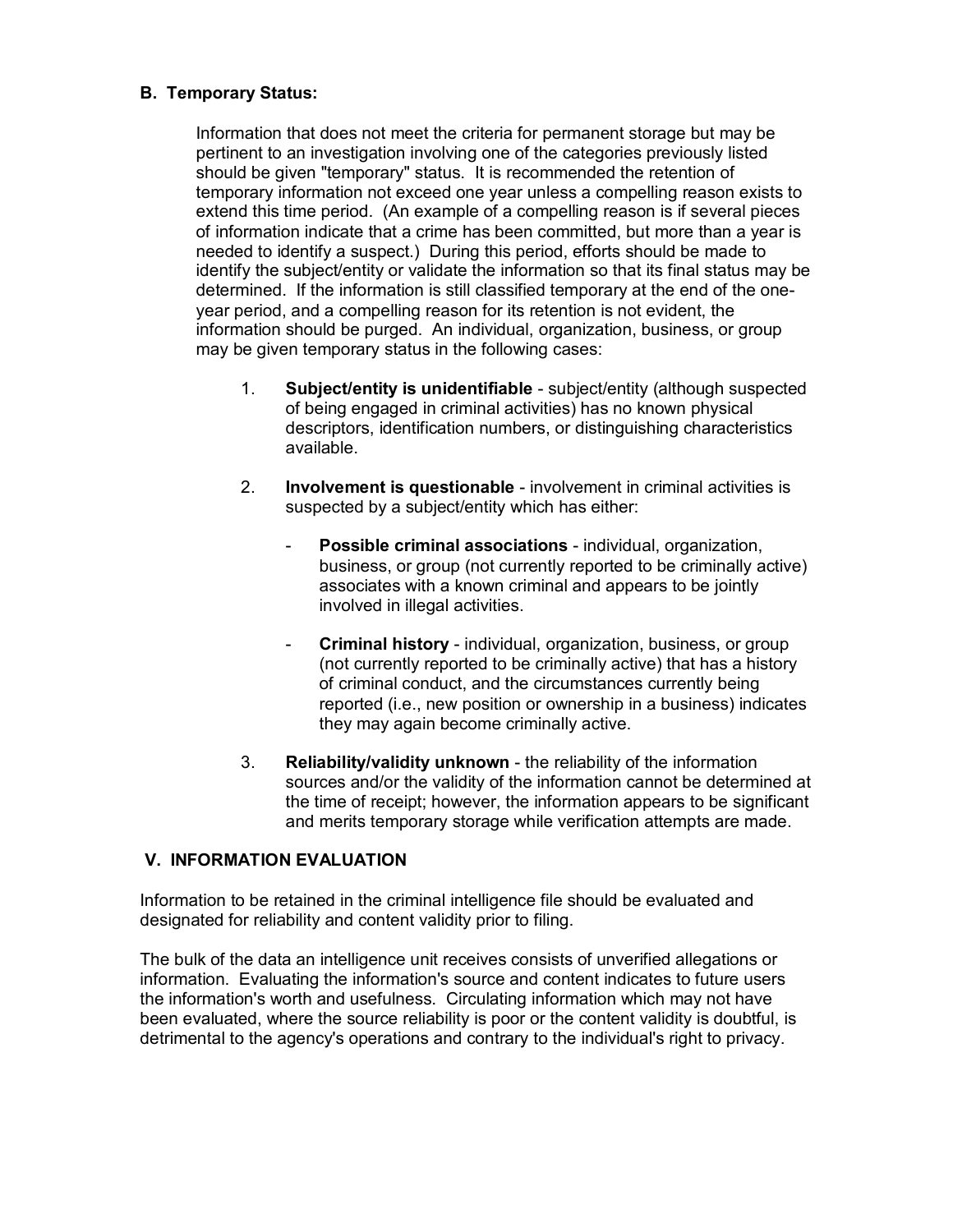To ensure uniformity with the intelligence community, it is strongly recommended that stored information be evaluated according to the criteria set forth below.

# **Source Reliability:**

- **(A) Reliable** The reliability of the source is unquestioned or has been well tested in the past.
- **(B) Usually Reliable** The reliability of the source can usually be relied upon as factual. The majority of information provided in the past has proven to be reliable.
- **(C) Unreliable**  The reliability of the source has been sporadic in the past.
- **(D) Unknown** -The reliability of the source cannot be judged. Its authenticity or trustworthiness has not yet been determined by either experience or investigation.

# **Content Validity:**

**(1) Confirmed** - The information has been corroborated by an investigator or another independent, reliable source.

- **(2) Probable**  The information is consistent with past accounts.
- **(3) Doubtful** The information is inconsistent with past accounts.
- **(4) Cannot Be Judged** The information cannot be judged. Its authenticity has not yet been determined by either experience or investigation.

# **VI. INFORMATION CLASSIFICATION**

Information retained in the criminal intelligence file should be classified in order to protect sources, investigations, and the individual's right to privacy. Classification also indicates the internal approval which must be completed prior to the release of the information to persons outside the agency. However, the classification of information in itself is not a defense against a subpoena duces tecum.

The classification of criminal intelligence information is subject to continual change. The passage of time, the conclusion of investigations, and other factors may affect the security classification assigned to particular documents. Documents within the intelligence files should be reviewed on an ongoing basis to ascertain whether a higher or lesser degree of document security is required to ensure that information is released only when and if appropriate.

Classification systems may differ among agencies as to the number of levels of security and release authority. In establishing a classification system, agencies should define the types of information for each security level, dissemination criteria, and release authority. The system listed below classifies data maintained in the Criminal Intelligence File according to make of the following categories: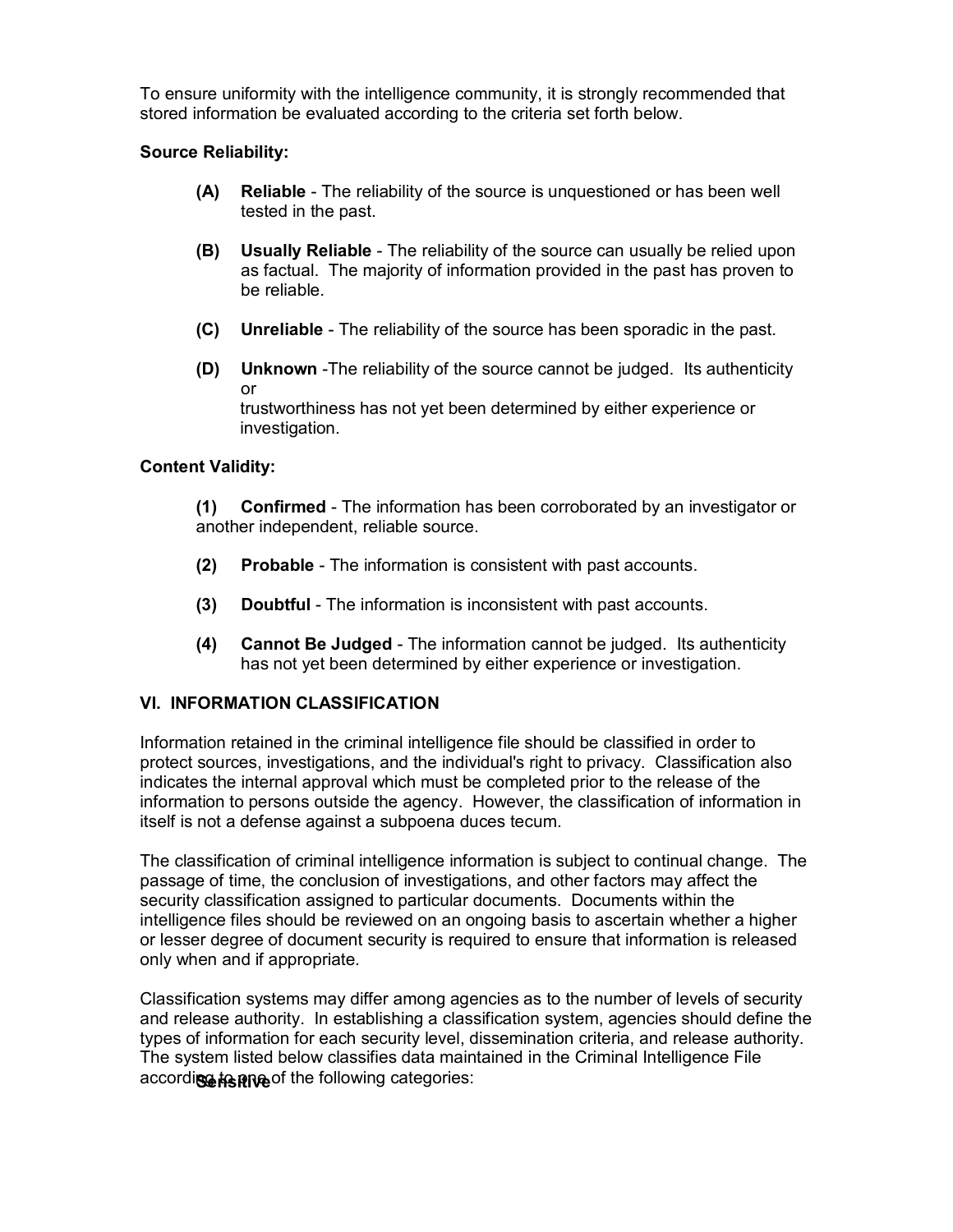# **Sensitive**

- 1. Information pertaining to significant law enforcement cases currently under investigation.
- 2. Corruption (police or other government officials), or other sensitive information.
- 3. Informant identification information.
- 4. Criminal intelligence reports which require strict dissemination and release criteria.

#### **Confidential**

- 1. Criminal intelligence reports not designated as sensitive.
- 2. Information obtained through intelligence unit channels that is not classified as sensitive and is for law enforcement use only.

#### **Restricted**

- 1. Reports that at an earlier date were classified sensitive or confidential and the need for high-level security no longer exists.
- 2. Non-confidential information prepared for/by law enforcement agencies.

#### **Unclassified**

- 1. Civic-related information to which, in its original form, the general public had direct access (i.e., public record data).
- 2. News media information newspaper, magazine, and periodical clippings dealing with specified criminal categories.

#### **VII. INFORMATION SOURCE**

In all cases, source identification should be available in some form. The true identify of the source should be used unless there is a need to protect the source. Accordingly, each law enforcement agency should establish criteria that would indicate when source identification would be appropriate.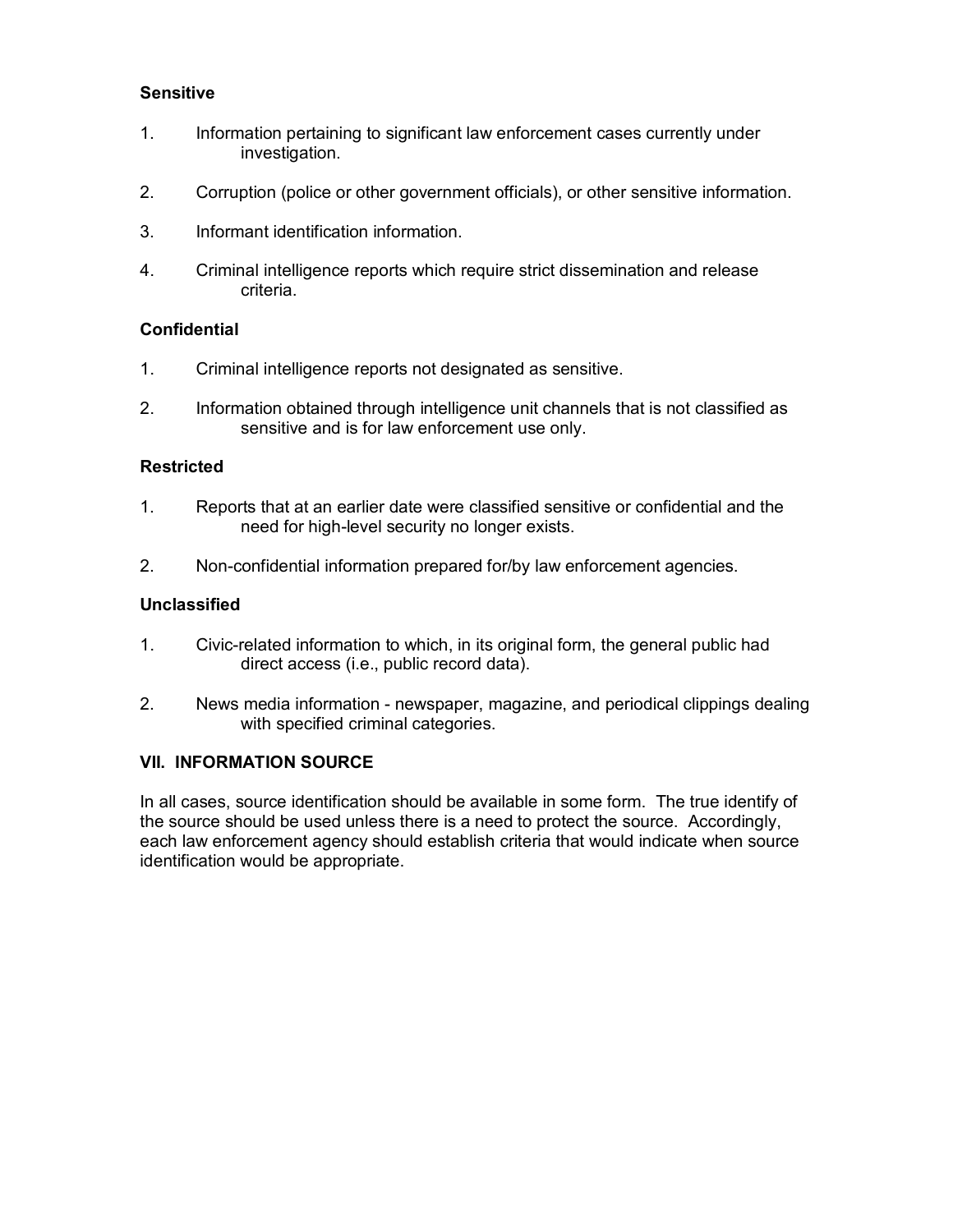The value of information stored in a criminal intelligence file is often directly related to the source of such information. Some factors to consider in determining whether source identification is warranted include:

- The nature of the information reported.
- The potential need to refer to the source's identity for further or prosecutorial activity.
- The reliability of the source.

Whether or not confidential source identification is warranted, reports should reflect the name of the agency and the reporting individual. In those cases when identifying the source by name is not practical for internal security reasons, a code number may be used. A confidential listing of coded sources of information can then be retained by the intelligence unit commander. In addition to identifying the source, it may be appropriate in a particular case to describe how the source obtained the information (for example "S-60, a reliable police informant heard" or "a reliable law enforcement source of the police department saw" a particular event at a particular time).

# **VIII. INFORMATION QUALITY CONTROL**

Information to be stored in the criminal intelligence file should undergo a thorough review for compliance with established file input guidelines and agency policy prior to being filed. The quality control reviewer is responsible for seeing that all information entered into the criminal intelligence files conforms with the agency's file criteria and has been properly evaluated and classified.

# **IX. FILE DISSEMINATION**

Agencies should adopt sound procedures for disseminating stored information. These procedures will protect the individual's right to privacy as well as maintain the confidentiality of the sources and the file itself.

Information from a criminal intelligence report can only be released to an individual who has demonstrated both a "need-to-know" and a "right-to-know."

| "Right-to-know" | Requestor has official capacity and statutory authority to<br>the information being sought.                                               |
|-----------------|-------------------------------------------------------------------------------------------------------------------------------------------|
| "Need-to-know"  | Requested information is pertinent and necessary to the<br>requestor agency in initiating, furthering, or completing an<br>investigation. |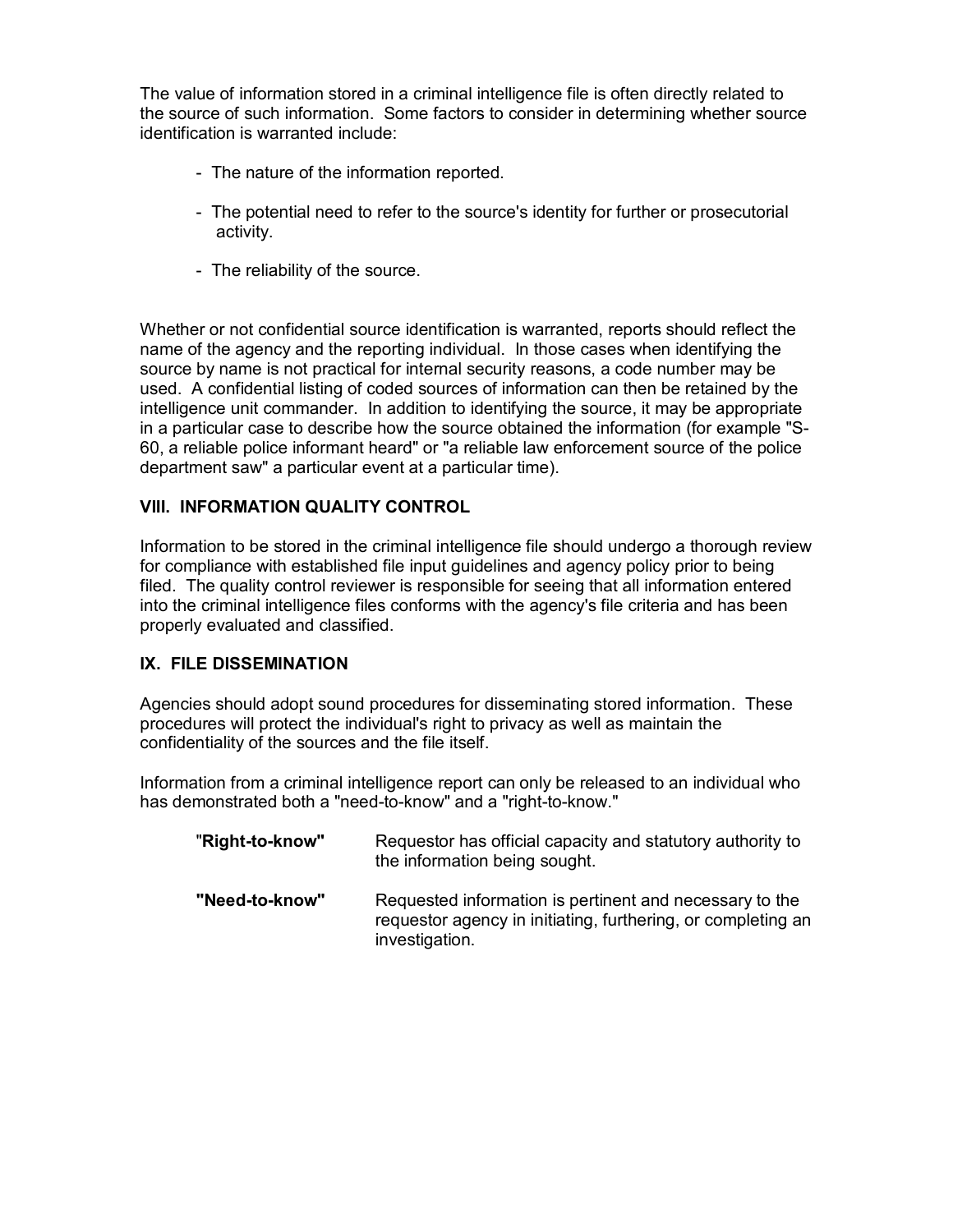No "original document" which has been obtained from an outside agency is to be released to a third agency. Should such a request be received, the requesting agency will be referred to the submitting agency for further assistance.

Information classification and evaluation are, in part, dissemination controls. They denote who may receive the information as well as the internal approval level(s) required for release of the information. In order to encourage conformity within the intelligence community, it is recommended that stored information be classified according to a system similar to the following.

| <b>Security Level</b> | <b>Dissemination Criteria</b>                                                                  | <b>Release Authority</b>       |
|-----------------------|------------------------------------------------------------------------------------------------|--------------------------------|
| Sensitive             | Restricted to law enforcement<br>personnel having a specific<br>need-to-know and right-to-know | Intelligence Unit<br>Commander |
| Confidential          | Same as for sensitive                                                                          | Intelligence Unit              |
| designee              |                                                                                                | Manager or                     |
| Restricted            | Same as for Sensitive                                                                          | Intelligence Unit              |
| designee              |                                                                                                | Supervisor or                  |
| Unclassified          | Not restricted<br>Personnel                                                                    | Intelligence Unit              |

The integrity of the criminal intelligence file can be maintained only by strict adherence to proper dissemination guidelines. To eliminate unauthorized use and abuses of the system, a department should utilize a dissemination control form that could be maintained with each stored document. This control form would record the date of the request, the name of the agency and individual requesting the information, the need-toknow, the information provided, and the name of the employee handling the request. Depending upon the needs of the agency, the control form also may be designed to record other items useful to the agency in the management of its operations. This control form also may be subject to discovery.

# **X. FILE REVIEW AND PURGE**

Information stored in the criminal intelligence file should be reviewed periodically for reclassification or purge in order to: ensure that the file is current, accurate, and relevant to the needs and objective of the agency; safeguard the individual's right of privacy as guaranteed under federal and state laws; and, ensure that the security classification level remains appropriate.

Law enforcement agencies have an obligation to keep stored information on subjects current and accurate. Reviewing of criminal intelligence should be done on a continual basis as agency personnel use the material in carrying out day-to-day activities. In this manner, information that is no longer useful or that cannot be validated can immediately be purged or reclassified where necessary.

To ensure that all files are reviewed and purged systematically, agencies should develop purge criteria and schedules. Operational procedures for the purge and the method of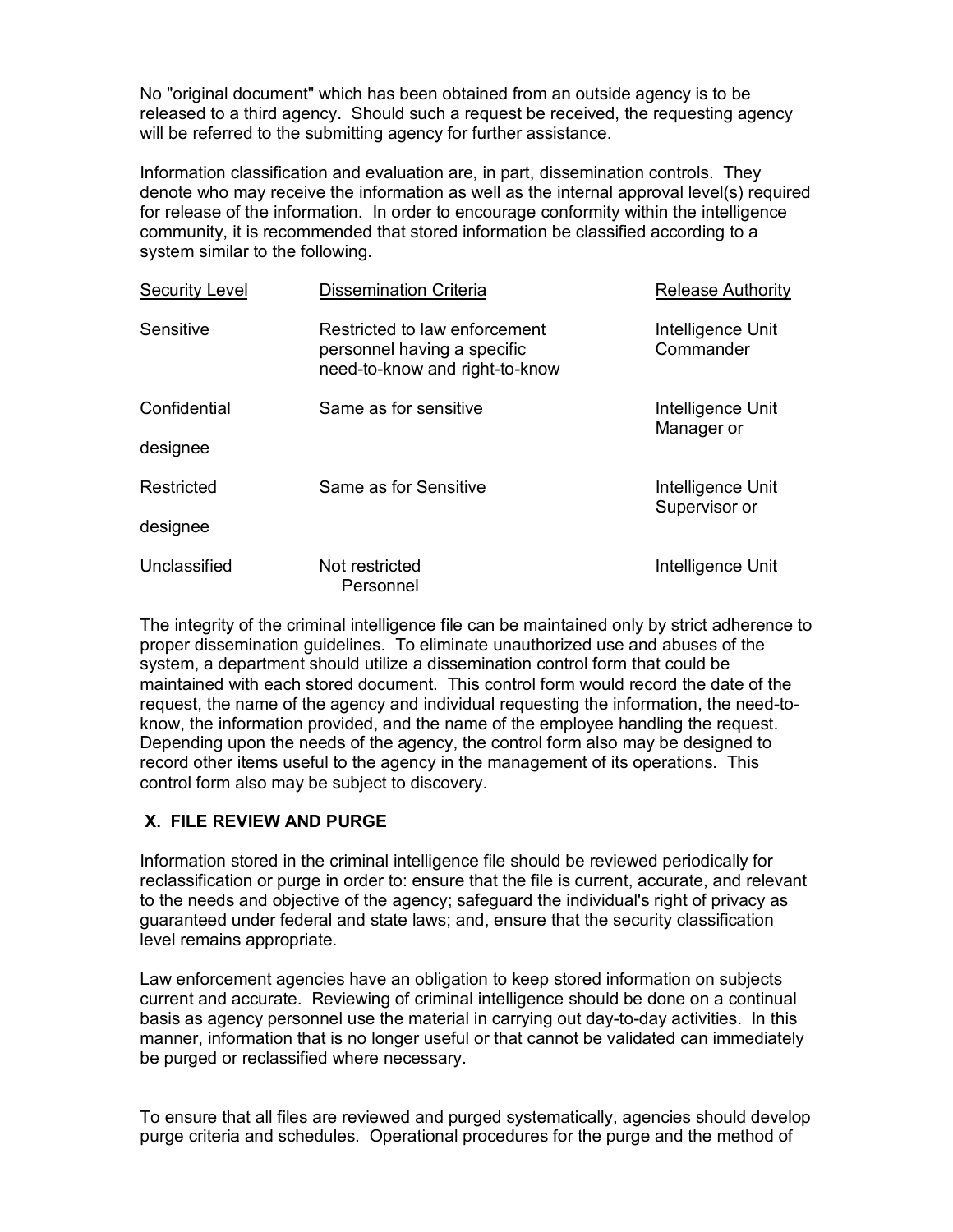destruction for purged materials should be established.

# **A. Purge Criteria:**

General considerations for reviewing and purging of information stored in the criminal intelligence file are as follows:

# **1. Utility**

 How often is the information used? For what purpose is the information being used? Who uses the information?

#### **2. Timeliness and Appropriateness**

 Is this investigation still ongoing? Is the information outdated? Is the information relevant to the needs and objectives of the agency? Is the information relevant to the purpose for which it was collected and stored?

# **3. Accuracy and Completeness**

 Is the information still valid? Is the information adequate for identification purposes? Can the validity of the data be determined through investigative techniques?

# **B. Review and Purge Time Schedule:**

Reclassifying and purging information in the intelligence file should be done on an ongoing basis as documents are reviewed. In addition, a complete review of the criminal intelligence file for purging purposes should be undertaken periodically. This review and purge schedule can vary from once each year for documents with temporary status to once every five years for permanent documents. Agencies should develop a schedule best suited to their needs and should contact their legal counsel for guidance.

#### **C. Manner of Destruction:**

Material purged from the criminal intelligence file should be destroyed. Disposal is used for all records or papers that identify a person by name. It is the responsibility of each agency to determine that their obsolete records are destroyed in accordance with applicable laws, rules, and state or local policy.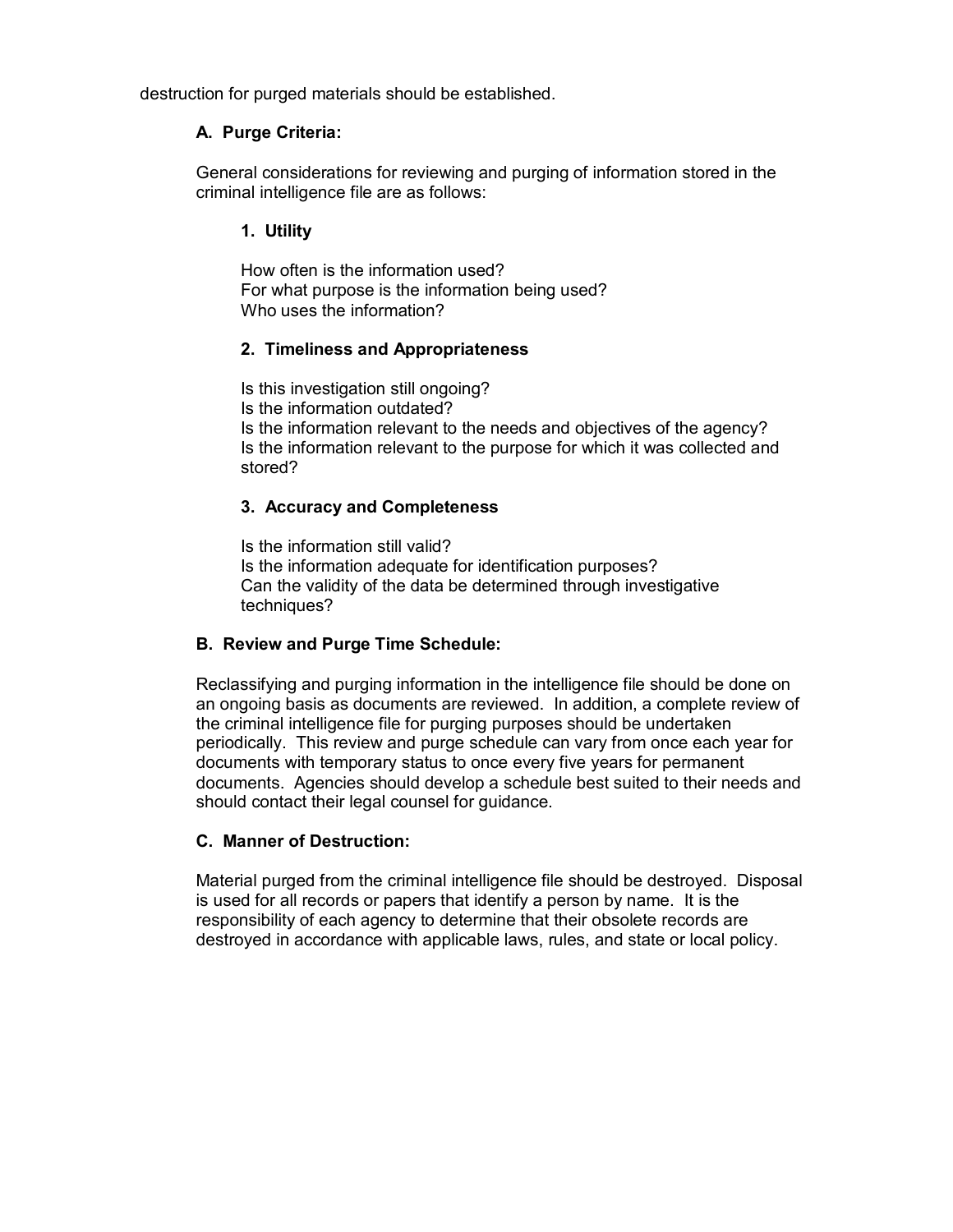# **XI. FILE SECURITY**

The criminal intelligence file should be located in a secured area with file access restricted to authorized personnel.

Physical security of the criminal intelligence file is imperative to maintain the confidentiality of the information stored in the file and to ensure the protection of the individual's right to privacy.